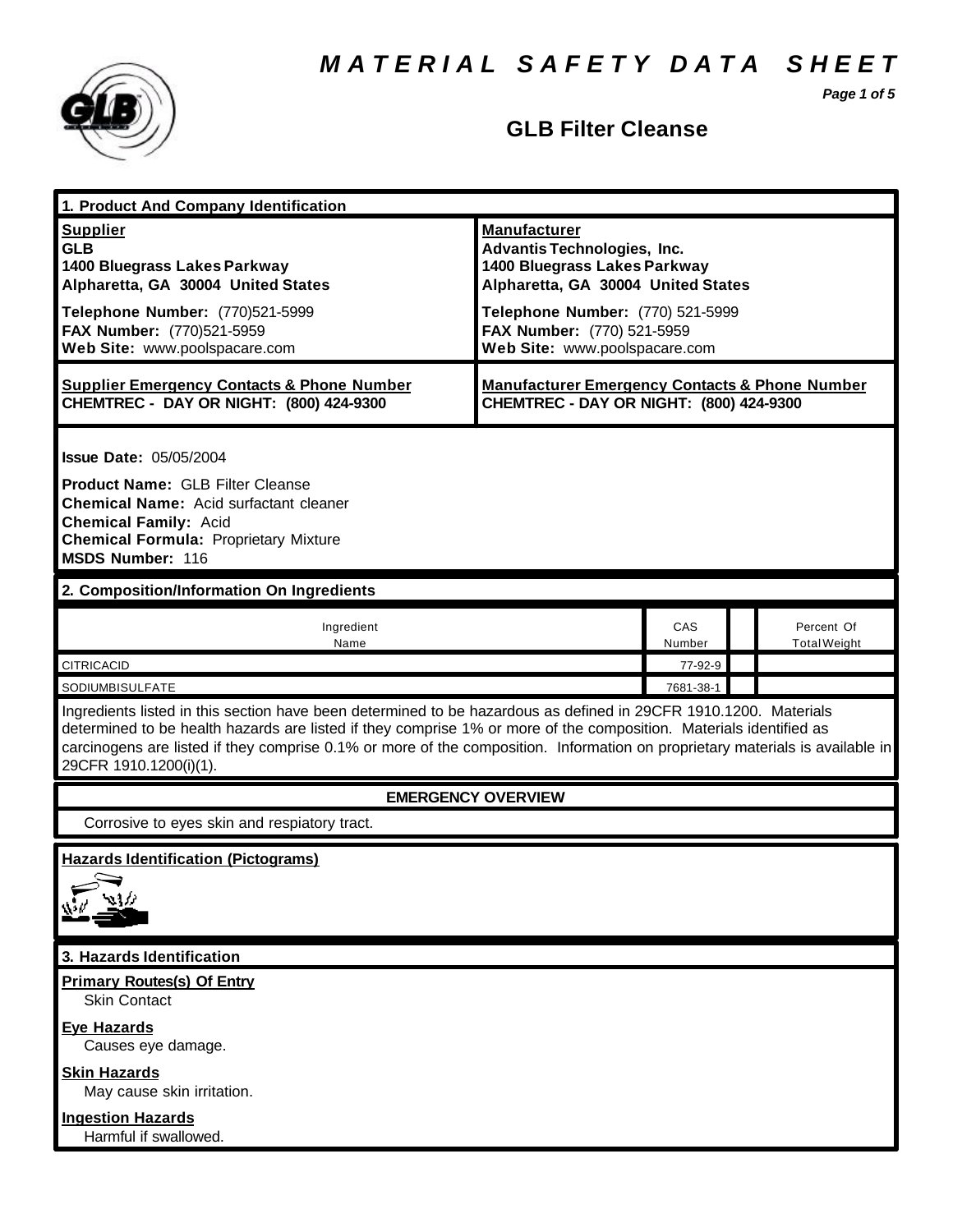# *M A T E R I A L S A F E T Y D A T A S H E E T Page 2 of 5*

### **GLB Filter Cleanse**

#### **3. Hazards Identification - Continued**

#### **Inhalation Hazards**

Causes respiratory tract irritation.

#### **Signs And Symptoms**

Irritation of Eyes, Skin and Respiratory Passages

#### **First Aid (Pictograms)**



#### **4. First Aid Measures**

#### **Eye**

In case of contact, hold eyelids apart and immediately flush eyes with plenty of water for at least 15 minutes. Call a physician or a poison control center immediately.

#### **Skin**

In case of contact, immediately flush skin with soap and plenty of water. Remove contaminated clothing and shoes.

#### **Ingestion**

DO NOT INDUCE VOMITING. Call a physician or a poison control center immediately. If victim is fully conscious, give one or two cups of water or milk to drink.

#### **Inhalation**

If breathing is difficult, give oxygen. If inhaled, remove to fresh air.

#### **Fire Fighting (Pictograms)**



#### **5. Fire Fighting Measures**

**Flash Point:** N/A °F

#### **Fire And Explosion Hazards**

At temperatures in excess of 570 F, hazardous fumes of sulfur dioxide and sulfur trioxide are evolved. Use forced draft ventilation or gas mask.

#### **Extinguishing Media**

Use the appropriate extinguishing media for the surrounding fire.

#### **Fire Fighting Instructions**

Firefighters should wear self-contained breathing apparatus and full protective gear. Water can be used to cool and protect exposed material.

#### **6. Accidental Release Measures**

Clean up spill immediately. Neutralize spill area with soda ash or lime. Flush spill area with water. Use appropriate containers to avoid environmental contamination.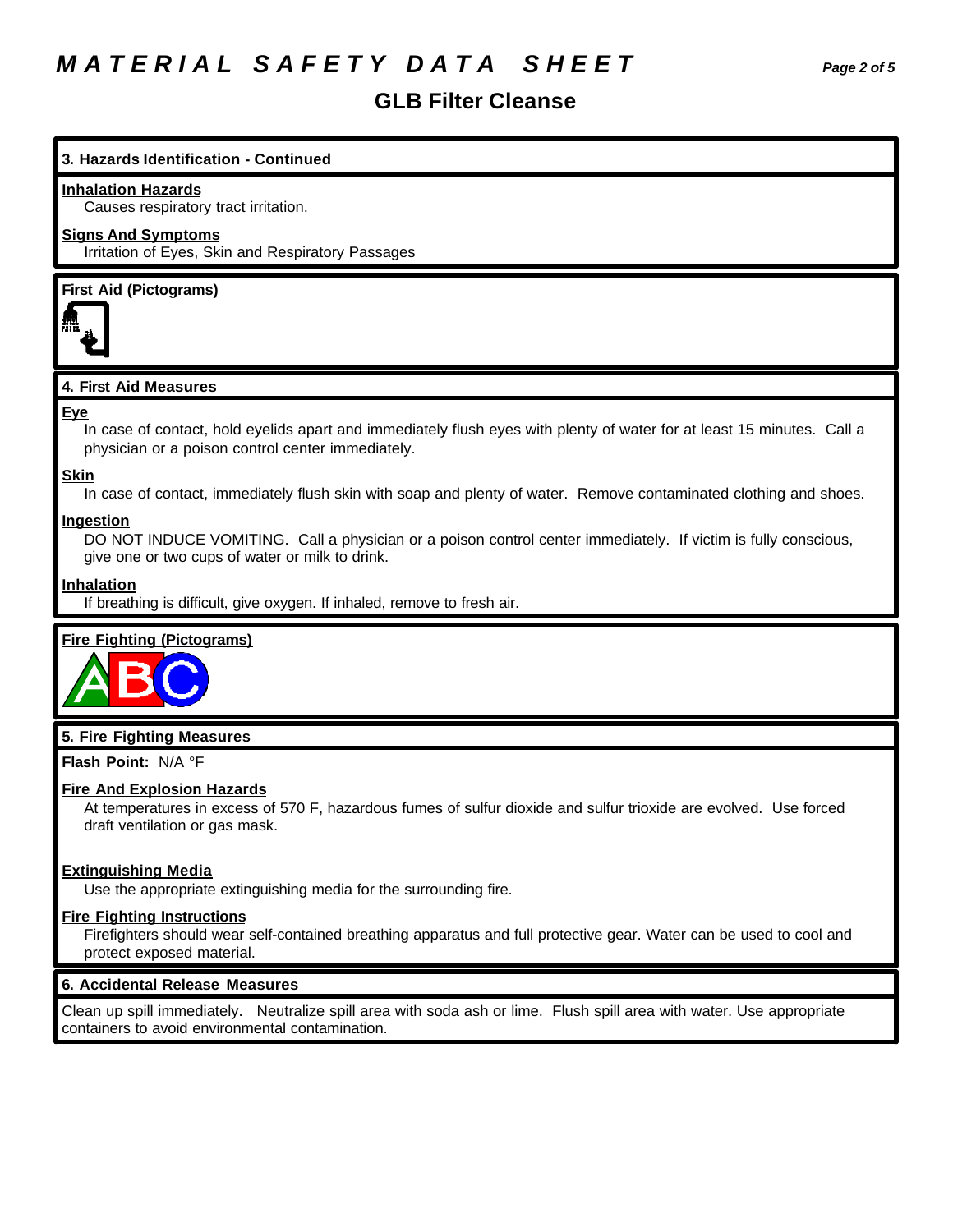### **GLB Filter Cleanse**

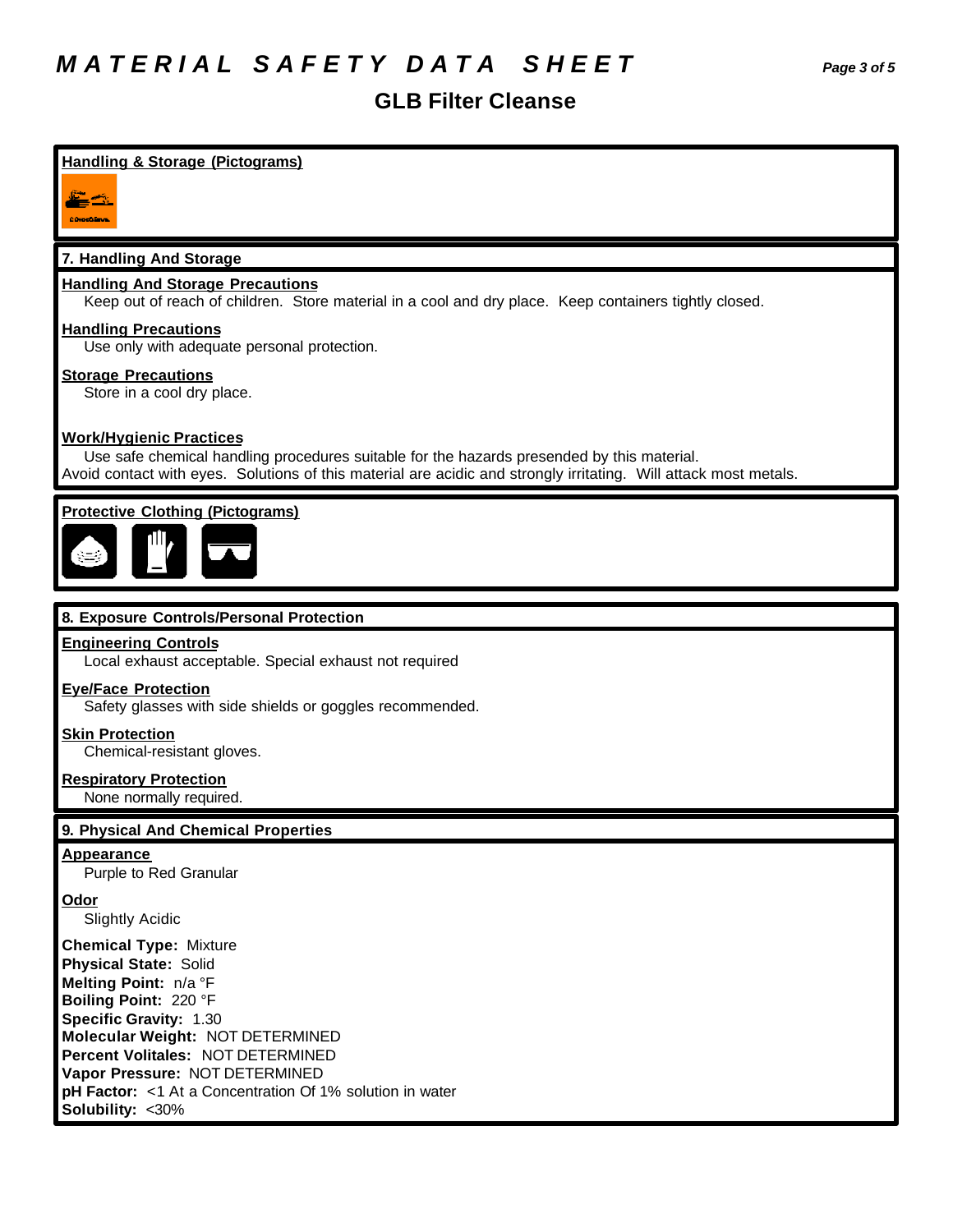# *M A T E R I A L S A F E T Y D A T A S H E E T Page 4 of 5*

## **GLB Filter Cleanse**

| 10. Stability And Reactivity                                                                                                                                                                                                                                                                                                                                                                                                                                                                  |  |  |
|-----------------------------------------------------------------------------------------------------------------------------------------------------------------------------------------------------------------------------------------------------------------------------------------------------------------------------------------------------------------------------------------------------------------------------------------------------------------------------------------------|--|--|
| <b>Stability: Stable</b>                                                                                                                                                                                                                                                                                                                                                                                                                                                                      |  |  |
| Hazardous Polymerization: Will not occur.                                                                                                                                                                                                                                                                                                                                                                                                                                                     |  |  |
| <b>Incompatible Materials</b><br>Oxidizers, Cyanides, Sulfides, Strong Alkaline or caustic material.                                                                                                                                                                                                                                                                                                                                                                                          |  |  |
| <b>Hazardous Decomposition Products</b><br>At Temperatures in excess of 570F Hazardous fumes of Sulfur Dioxide and Sulfer Trioxide are evolved.                                                                                                                                                                                                                                                                                                                                               |  |  |
| 11. Toxicological Information                                                                                                                                                                                                                                                                                                                                                                                                                                                                 |  |  |
| No Data Available                                                                                                                                                                                                                                                                                                                                                                                                                                                                             |  |  |
| 12. Ecological Information                                                                                                                                                                                                                                                                                                                                                                                                                                                                    |  |  |
| No Data Available                                                                                                                                                                                                                                                                                                                                                                                                                                                                             |  |  |
| 13. Disposal Considerations                                                                                                                                                                                                                                                                                                                                                                                                                                                                   |  |  |
| Dispose in accordance with applicable federal, state and local government regulations.                                                                                                                                                                                                                                                                                                                                                                                                        |  |  |
| 14. Transport Information                                                                                                                                                                                                                                                                                                                                                                                                                                                                     |  |  |
| <b>Proper Shipping Name</b><br><b>NOT REGULATED</b>                                                                                                                                                                                                                                                                                                                                                                                                                                           |  |  |
| <b>Hazard Class</b><br><b>NOT REGULATED</b>                                                                                                                                                                                                                                                                                                                                                                                                                                                   |  |  |
| <b>DOT Identification Number</b><br><b>NONE</b>                                                                                                                                                                                                                                                                                                                                                                                                                                               |  |  |
| 15. Regulatory Information                                                                                                                                                                                                                                                                                                                                                                                                                                                                    |  |  |
| Ingredient(s) - State Regulations<br>SODIUM BISULFATE<br>New Jersey - Workplace Hazard<br>New Jersey - Special Hazard<br>New York City - Hazardous Substance                                                                                                                                                                                                                                                                                                                                  |  |  |
| <b>NFPA</b><br><b>HMIS</b>                                                                                                                                                                                                                                                                                                                                                                                                                                                                    |  |  |
| <b>HEALTH</b><br>1 <br>$\mathbf 0$<br><b>FLAMMABILITY</b><br>1<br><b>REACTIVITY</b><br>F <br><b>PERSONAL</b><br><b>PROTECTION</b>                                                                                                                                                                                                                                                                                                                                                             |  |  |
| 16. Other Information                                                                                                                                                                                                                                                                                                                                                                                                                                                                         |  |  |
| <b>Revision/Preparer Information</b><br><b>MSDS Preparer: JHW</b>                                                                                                                                                                                                                                                                                                                                                                                                                             |  |  |
| This MSDS Superceeds A Previous MSDS Dated: 11/03/2000                                                                                                                                                                                                                                                                                                                                                                                                                                        |  |  |
| <b>Disclaimer</b>                                                                                                                                                                                                                                                                                                                                                                                                                                                                             |  |  |
| Although reasonable care has been taken in the preparation of this document, we extend no warranties<br>and make no representations as to the accuracy or completeness of the information contained therein,<br>and assume no responsibility regarding the suitablility of this information for the user's intended purposes<br>or for the consequences of its use. Each individual should make a determination as to the suitability of<br>the information for their particular purposes(s). |  |  |